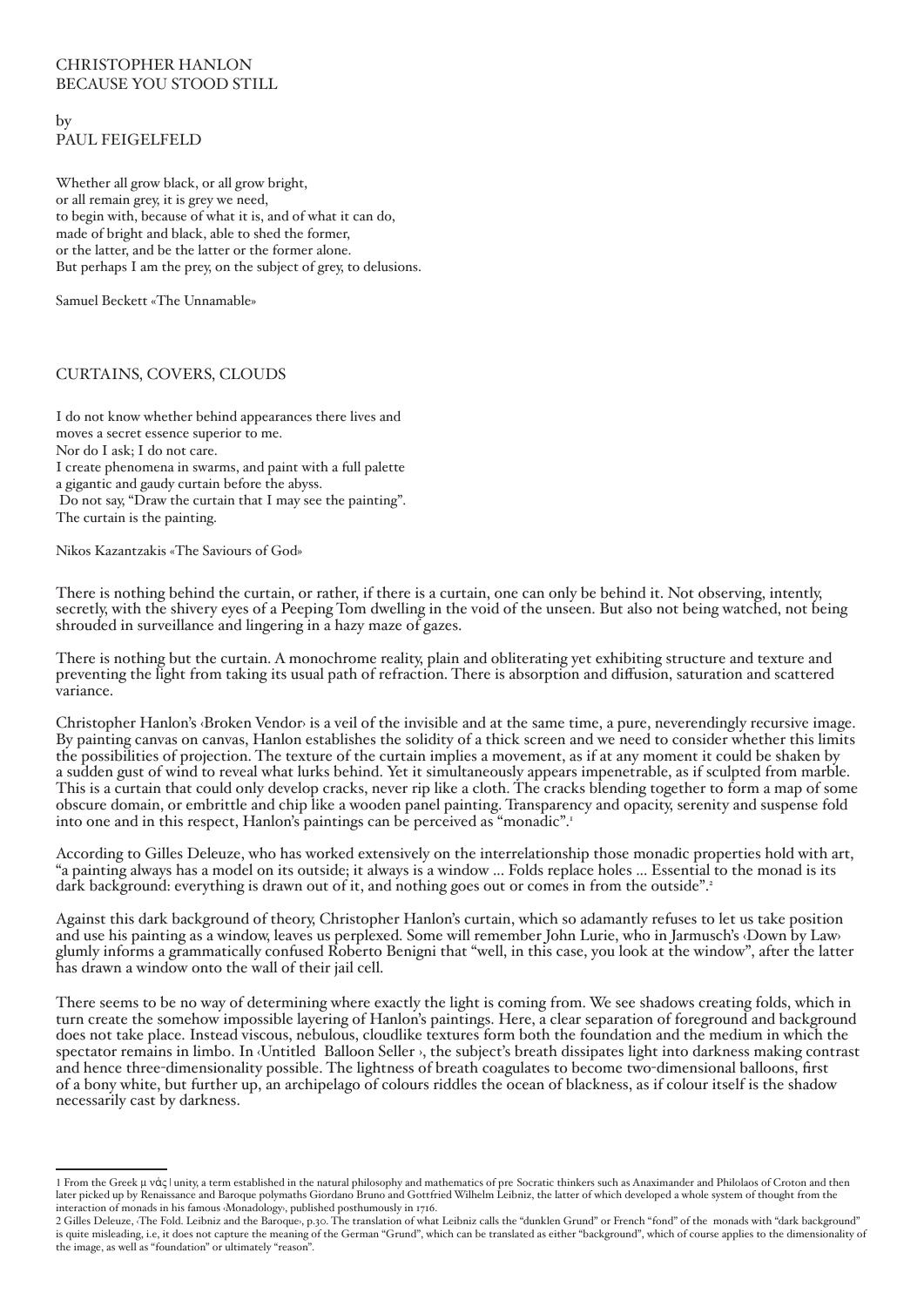### Folds, shadows

Out in the ruins he sees darkness now at the edges of all the broken shapes, showing from behind them.

#### Thomas Pynchon «Gravity's Rainbow»

A much stricter, structurally condensed aesthetic of the fold can be found in the ‹Untitled (Formation)› paintings. Just like the curtain they play along the strange loop of recursivity to delve deeper into being "mise en abîme". While Hanlon's curtain, in its monadic way folds organically or naturally, the ‹Untitled (Formation)› paintings depict origami structures, for which Hanlon uses actual models. Yet from time to time the blinking eye is lured into finding physically impossible angles and shadows in their geometrical twilight. The way in which his foldings' use of colour, viscosity, shade and translucency deals with refraction and absorption resembles the aesthetics of paper and folding we can find in Tanizaki Jun'ichirō's essay ‹In Praise of Shadows› [1933], in which the author states that "the surface of Western paper seems to reflect the beams of light, whereas hōsho or Chinese paper imbibes them like a plane of soft, freshly fallen snow. If one touches it, it is supple and when folded, it doesn't make a sound. It feels tender and moist, as if one touches a leaf".<sup>3</sup> Thus, Hanlon's technique is of double-folding. He is constructing an actual model and then transforming it into a manifold strata of paintbrush strokes, which then can be understood as a reflection (up) on absorption.

The intricate foldings raise another question: What is it that has been folded and what patterns would reveal themselves once it is unfolded? The unfold is "clearly not the contrary of the fold, nor its effacement, but the continuation of extension of its act, the condition of its manifestation. When the fold ceases being represented in order to become a "method", a process, an act, the unfold becomes the result of the act that is expressed exactly in this fashion".

After being folded, the folded structure and its original medium no longer stand in a relationship of mutually reciprocal translatability. They become incommensurable, if only with infinitesimally small differences. We can see colour chipping off the vertices and light lingering like fog in the vortices of perspective. The mind tries to unfold these formations, again longing to discover another possible image of a folded structure, and so on, ad infinitum, or to reveal crumpled patternings, which might be read like a map, or a mnemonic omen.

We must not forget, however, that these are paintings and as such are subject to physical processes along the axis of time. Be it a straight line or an entity existing solely in the filigree formalisms of mathematicians, or the circling solitude of the Large Hadron Collider. Some layers of paint will become translucent only after decades or centuries, details will disappear or linger adrift the ephemeral, while others might slowly open their eyes or jolt awake, somnambulists painting pictures of their oneiric underbrush with their lashes.

### Figments, pigments, imagination

...and soon his shadow was behaving properly, though still a little creased. "Perhaps I should have ironed it", Wendy said thoughtfully, but Peter, boylike, was indifferent to appearances, and he was now jumping about in the wildest glee.

#### J.M. Barrie «Peter Pan»

The looks we take at paintings like *Flying Monkey* always fail to be close enough. They make us squint, yet we don't know whether it is because they are too murky or too bright. Although objectively nothing more than a subtle mixture of colour, the pigments swarm and jostle like ants, suggesting this fabulous simian might just be a figment of our imagination. In this sense, Hanlon's use of paint and brush creates the same medial effect the television set once had - we are tempted to look behind or inside the haptic, yet smoky screen of the image to verify we didn't trick ourselves, or haven't been tricked: How did it get in there?

At the same time, Hanlon's paintings evoke a sense of the sculptural idea of an immanent image. Stroke by stroke, in the manner of an archeologist, his brush is removing layer upon layer of the deep debris of time. Rather than imagining an image ex nihilo he is revealing something that is already there. We feel some kind of futuristic nostalgia for things that might not even have happened yet. The composition of paintings constituting the exhibition's or excavation's title contorts time and thus memory insofar as it lets us think about the questions that we haven't asked yet, by giving a simple, yet cryptic answer: ‹Because You Stood Still›. Now while we could ceaselessly ponder the implications of this alleged answer and wonder what we might have done or what consequences Hanlon himself drew from the fact that we stood still, we might as well take a look at *Untitled* (Stage) and cease to forget that Hanlon might actually not be talking to us, that he himself is the spectator or observer.

Tanizaki Jun'ichirō, ‹In Praise of Shadows›, p.20. Translated by the author.

Gilles Deleuze, ‹The Fold - Leibniz and the Baroque›, p.40.